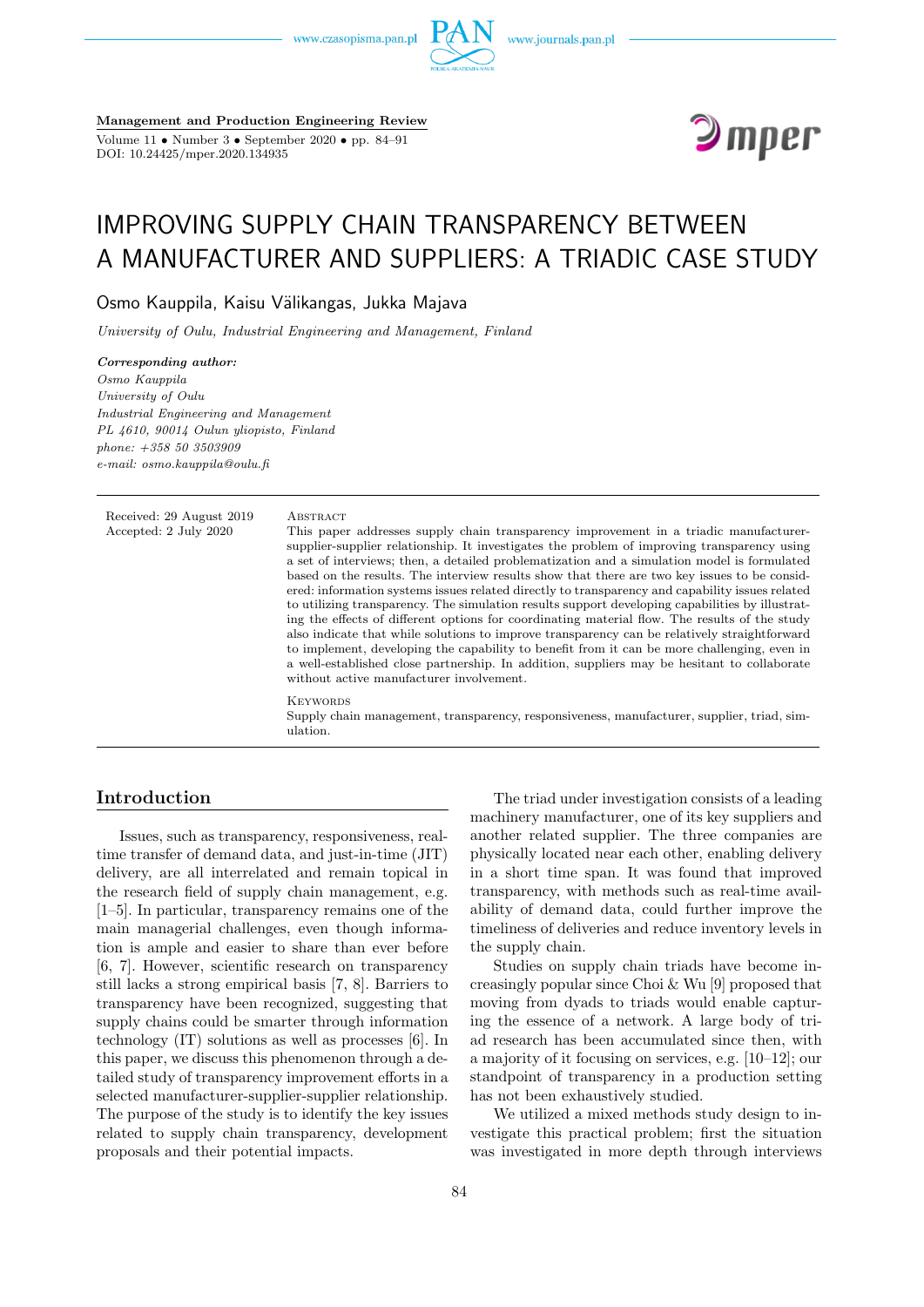

with all the stakeholders and by analyzing the data related to supply chain operations. A simulation model was created based on this understanding to illustrate the effects of some possible improvement efforts. A case study design with multiple methods allows for the investigation of practical behaviors and their effects, addressing the methodological gap noted by Fayezi et al. [13].

In the following sections, we first describe the case study situation and present the methods and materials we used. Next, the stakeholders' views of the situation are presented and some of the key differences are compared. This is followed by a discussion of the simulation results. In the conclusion, we discuss potential opportunities for improvement in the studied case, as well as the implications and limitations of our results.

# **The case study situation and research methods**

The starting point for the study was the manufacturing company's interest in improving information transparency, and, consequently, the responsiveness and material flow in its supply chain. In initial discussions, it was also decided that choosing a local key supplier (Supplier A) as a pilot case would be a good way to begin these efforts. The choice was also influenced by experiences from earlier co-development projects, and by perceived open information sharing and mutual trust. During the initial analysis, another supplier (Supplier B) was included in the study, because it welds and paints some of Supplier A's products into sub-assemblies for the manufacturer. These three businesses are located within 1 km of each other. This triad is illustrated in Fig. 1.



Fig. 1. The case environment.

The manufacturer produces configured machines for customers worldwide; it is one of the market leaders in its niche with a turnover of around 500 M $\epsilon$ . Its production and factory are built around JIT concepts. Roughly half of the materials used in production are sourced from local suppliers, a vast majority of which are from domestic suppliers.

Supplier A is a medium-sized subcontracting partner for machine building companies and other companies in the metal industry. It focuses on system and component deliveries as well as various cutting methods. Supplier A delivers different sheet metal parts and machined parts to the manufacturer.

Supplier B is a small short-run contract manufacturer of metal products and their sub-assemblies. It produces welded and painted sub-assemblies for the manufacturer's products.

To further understand the current situation from the viewpoint of these three companies, interviews were conducted in February 2019. Additionally, the courier responsible for the logistics between the three companies was interviewed. A summary of the interviewees is presented in Table 1.

Table 1 The interview

| $\pm$ 110 111001 victor 1000 |                                                                                                                                                  |  |
|------------------------------|--------------------------------------------------------------------------------------------------------------------------------------------------|--|
| Company                      | Role                                                                                                                                             |  |
| Manufacturer                 | IT project manager; buyer; logistics engi-<br>neer; director, supply chain; country direc-<br>tor; production planner; development engi-<br>neer |  |
| Supplier A                   | Development manager, production planner                                                                                                          |  |
| Supplier B                   | Factory manager                                                                                                                                  |  |
| The courier                  | Logistics operator                                                                                                                               |  |

The interviewees received a short list of topics that will be discussed in this paper; these topics varied depending on the person's title/position/working area. The interviews lasted between 45 minutes and 1.5 hours. A total of 10 interviews were conducted with 13 participants. All the interviews were recorded, except for the telephone interview with the courier. The manufacturer and supplier A also shared supporting materials, such as inventory, order, and production data, via email.

A more detailed view of the problem was obtained based on that information, and it is presented after the description of the current situation. A simulation model was created, using the AnyLogic simulation software, to further analyze and illustrate the coordination of materials between the manufacturer and Supplier A. The assumptions for this model were based on the collected data.

# **The current situation from all perspectives**

#### **The manufacturer**

The order-to-delivery process begins when a customer confirms the order and a bill of sale and the machine configuration chosen by the customer are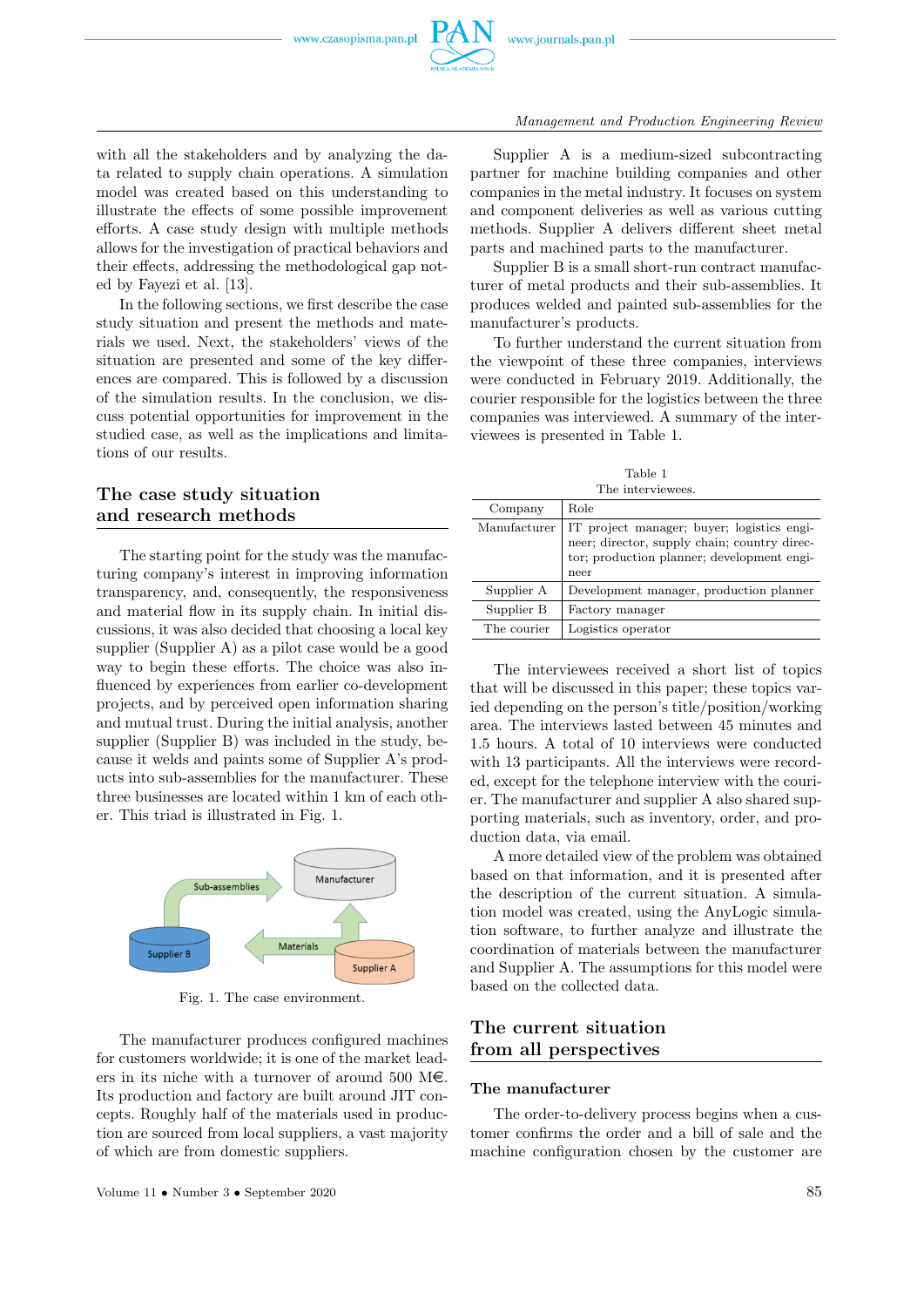

sent to order processing. The order is entered into the factory's production system and scheduled according to the agreed upon delivery date. This information is also visible to the suppliers through the Extranet. After the sale, the customer can change the order up to three months before the shipping date. Typically, the 12-week production schedule is only subject to minor changes.

Fixed four-week production plans are generated based on the 12-week plan, and they include detailed production plans that are scheduled backwards using the target shipping dates. After an order is entered into the four-week plan, orders for the suppliers' parts are generated automatically. The fourweek plan is changed only in special conditions, such as material shortages. For example, the production sequence can be changed to avoid idle time. Suppliers can view the 12-week and four-week production plans via the Extranet.

The manufacturer purchases components from Supplier A in two ways. Cut parts for welding form 80% of the quantitative order volume. These are ordered through the Extranet as automated orders, and the system provides shipping documents that the supplier attaches to an order. If the supplier meets the required quantity and delivery date, no further communication with the manufacturer is needed. The courier visits the suppliers' premises four times daily, so the suppliers do not have to order deliveries; they only prepare them for pick-up. Bulk items are ordered manually via the Extranet based on their re-order points; they have to be manually processed by the supplier's buyers. In terms of order lines, the volume of these orders is very small in comparison to automatic orders.

The four-week production plan can fall behind the target date, for instance due to a sequence of particularly demanding machines, breakdowns, material shortages, or faulty materials. Weekend shifts are scheduled to catch up. This provides a significant temporary boost to the weekly capacity. These fluctuations are not visible in the Extranet, so suppliers are unaware of manufacturer's current demand; they follow the orders from the four-week plan. This problem is caused by the interface between the manufacturer's and the supplier's IT systems; schedule changes do not update existing requests; instead, they create new material requests without removing the now outdated ones. Deliveries arriving earlier than needed create extra inventory. This is particularly troublesome because the production facilities are designed for JIT deliveries, and there is no dedicated inventory space in all of the production line steps. Moreover, this requires extra manual work for

coordinating production and communicating changes to the suppliers.

## **Supplier A**

Supplier A reads the automated orders from the manufacturer seven workdays in advance from the Extranet using an automatic order-reading tool. The orders are scheduled in line with the logistics arrangement (date and time of delivery) between the manufacturer and Supplier A. A large percentage of A's parts are needed for early production stages, meaning that deliveries are scheduled for 1.5 weeks before a machine is finished. For the four-week plan, this means that Supplier A's effective planning window is 2.5 weeks. In practice, Supplier A has chosen to use the first week from that window because accuracy decreases as the number of weeks increases. The delivery capability is managed with safety stocks to allow timely delivery and reaction to fluctuations in demand. Because Supplier A's lead times, including order processing and production planning, vary from four to nine days, this is seen as a necessity. Safety stocks usually accommodate six days of estimated average demand.

Even in a one-week planning window, schedule or quantity changes in orders are sometimes needed. The more changes are required, the more challenging it is for a supplier to schedule production and manage inventories. Every day, Supplier A receives 400 to 500 new order lines. A line is a specific item for a specific machine, and the quantity varies depending on how many units is required for a product. The production planner relies on the automated orderreading system to determine if a line is not in stock or if it will drop the stock level below the re-order point. Consequently, roughly 50 to 80 lines need to be scheduled for production/day. The time required for the planner to process these orders is about one hour/day. The manual orders are handled by sales: these require a similar amount of work.

#### **Supplier B**

The manufacturer orders sub-assemblies from Supplier B via the Extranet; these orders are also processed using an automated order-reading tool. As with Supplier A, these are scheduled so the date and time of delivery are indicated. The materials that Supplier B needs to produce the sub-assemblies come from Supplier A. Their lead times can be up to 2.5 weeks, including Supplier A's lead times; however, Supplier A keeps safety stocks to expedite the lead times. Supplier A can see the manufacturer's demand for Supplier B's sub-assemblies in the Extranet. This view is offered by the manufacturer, but it does not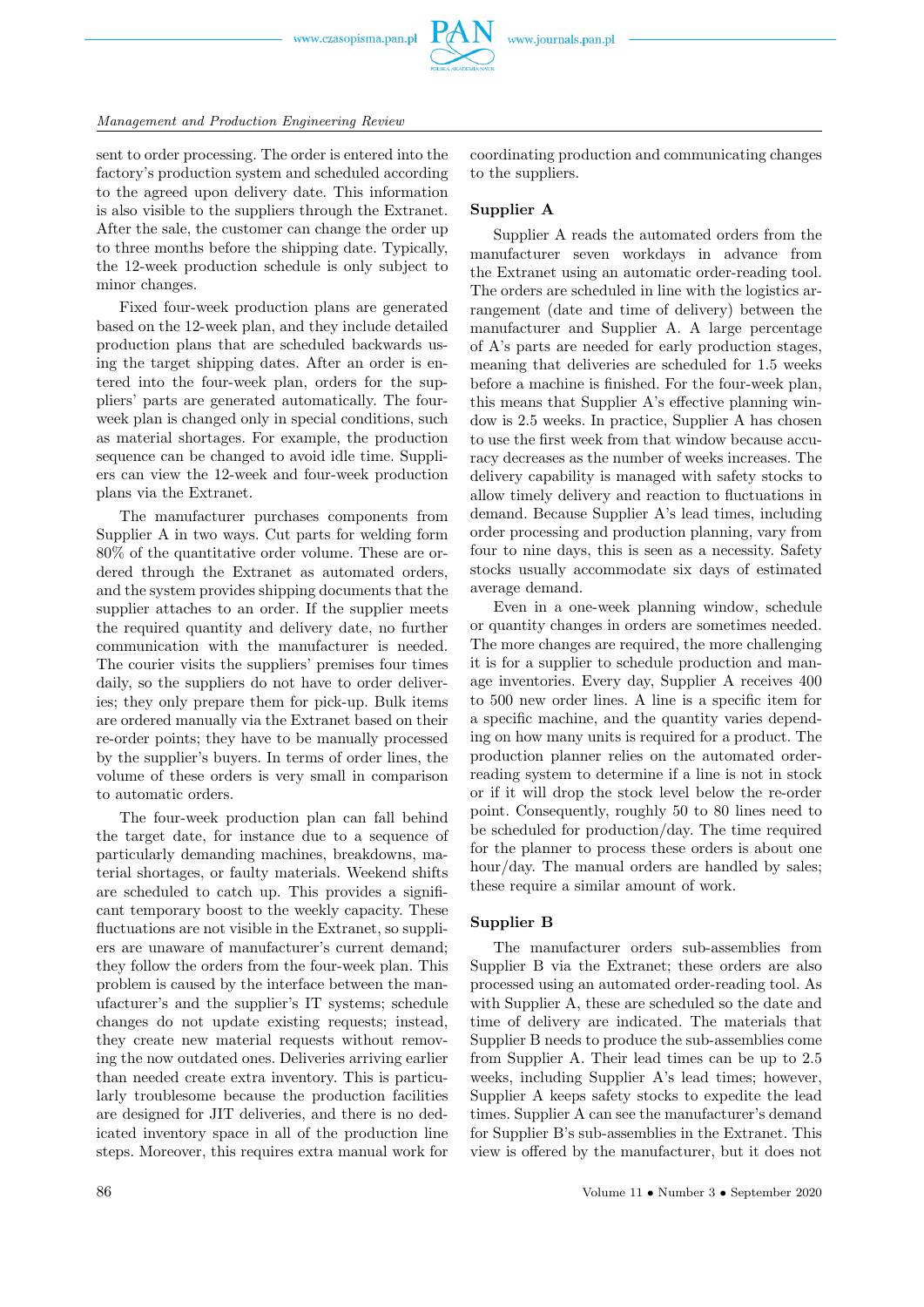include a bill of materials for Supplier A's parts. Consequently, Supplier B orders parts from Supplier A via e-mail, and the orders must be processed manually.

#### **Logistics**

Logistics between the manufacturer and the suppliers are handled by a local logistics operator. Deliveries to the manufacturer are made four times/day; deliveries between supplies are made twice daily. The courier picks up materials at Supplier A, then at Supplier B, before driving to the manufacturer's receiving dock.

When a supplier prints out the packing list to pack an automatically generated delivery, the manufacturer's buyer can see the status of the order as "Packing list generated". Once orders are packed, the courier picks them up during the supply runs. The delivery pick-up times are color-coded. Delivered orders are signed in at the manufacturer's receiving dock, and entered into the inventory system. However, this information is not visible to the buyer. If a delivery is missing from production, emails and phone calls are required to determine its location.

### **A more detailed problematization**

Based on the interviews and auxiliary data, we were able to summarize the key issues affecting transparency, responsiveness, and material flow in this case. Some of the issues are not strictly about transparency; rather, they are about the prerequisites for extracting value out of improved transparency. A summary of these key points is presented in Table 2.

Table 2 Key issues.

| ILOY IDDUODI                             |                                                                                                                                                                                  |  |  |
|------------------------------------------|----------------------------------------------------------------------------------------------------------------------------------------------------------------------------------|--|--|
|                                          | Issue                                                                                                                                                                            |  |  |
| Manufacturer                             | Production falls behind schedule<br>Limited room for inventory in the produc-<br>tion facilities<br>Buyers cannot access the delivery informa-<br>tion from the IT systems       |  |  |
| Supplier A                               | Cannot exploit medium- or long-term vis-<br>ibility of demand<br>Safety stock ties up working capital<br>Long production lead time                                               |  |  |
| Manufacturer-<br>Supplier A<br>interface | Schedule status cannot be relayed due to<br>IT system limitations<br>Supplier A delivering according to the pro-<br>duction plan causes excess inventory for<br>the manufacturer |  |  |
| Supplier A-<br>Supplier B<br>interface   | Demand for Supplier A's parts going<br>through Supplier B is not automatically re-<br>layed, resulting in a need for manual order<br>processing work                             |  |  |

Volume 11 • Number 3 • September 2020 87

As seen from Table 2, the key issues are related to IT systems and production capabilities. The IT-related issues relate directly to transparency and indirectly to operations. The production capability issues hinder the utilization of transparency.

## **Simulation modelling**

A simulation model was constructed to support additional analysis of the information and material flows between the manufacturer and Supplier A. The model was based on the available data and discussions with the manufacturer and Supplier A. It addresses several of the issues listed in Table 2: transfer of real-time production status, production rate variability, lead times, and stock levels. The focus was on the Manufacturer-Supplier A interface, as it represents a majority of the volume, and it was found out that many relevant issues are located there. The simulation interface is presented in Fig. 2.



In the model, the manufacturer has a demand that is relayed to the supplier. The supplier's operations are defined by three parameters, production lead time, re-order point (ROP), and a re-order quantity, which can be interactively varied. The resulting view compares four different scenarios of how supply and demand is coordinated with the supplier's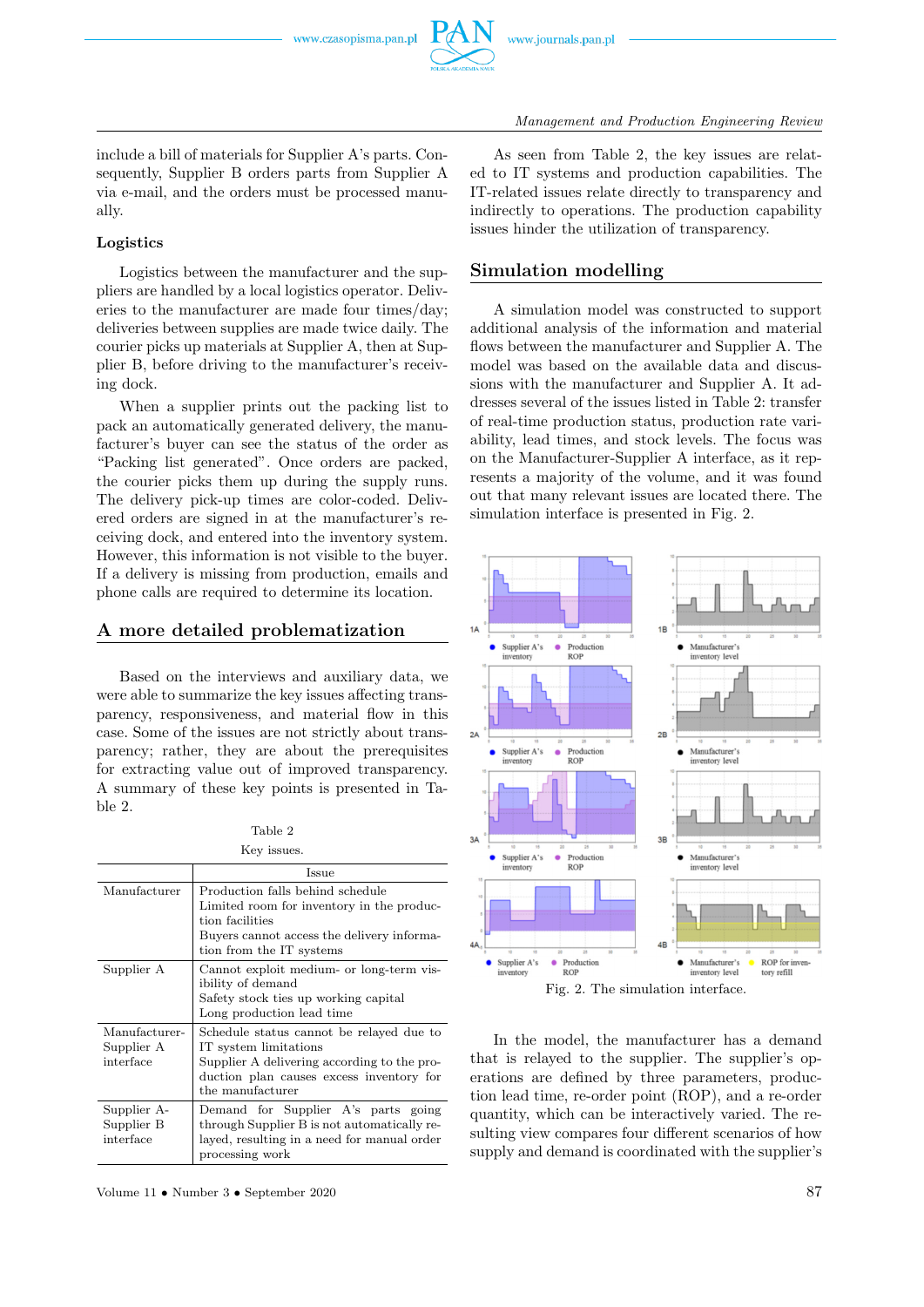

inventory levels on the left (xA) and the manufacturer's inventory levels on the right (xB).

Scenario 1 has the supplier delivering according to the manufacturer's next-day demand. The oneday delay is based on an actual situation; the time required for picking and packing makes it too challenging to pack and deliver on the same day.

Scenario 2 shows the supplier delivering according to the production plan, without knowing if the manufacturer is on schedule.

Scenario 3 is Scenario 1 with the addition of the supplier accounting for backlog in the manufacturer's production. If backlog exists, the supplier's ROP increases with the amount of backlog.

Scenario 4 features a ROP at the manufacturer's end; the supplier delivers an order with a oneday delay when the manufacturer's inventory falls below the ROP. The amount delivered will increase the manufacturer's inventory level to the target level. A comparison of these four scenarios is presented in Fig. 3.



Fig. 3. Comparison of the four scenarios.

When only the inventory levels are considered, Scenario 4 is optimal for both the supplier and the manufacturer. For the manufacturer, the maximum inventory level in Scenario 4 will be equal to the target level. Scenario 2 is the least optimal because it has the highest maximum and average inventories.

Considering stockouts, Scenario 2 is the best option with zero stockouts. Scenario 1 is the worst scenario with the highest stockout rate. Scenario 3 has four stockouts, but that is less than the stockouts in Scenario 1.

The simulation model results suggest that if the supplier delivers according to the manufacturer's estimated demand for the next day (Scenario 1 and Scenario 3), counting the backlog decreases the stockout risk at the supplier's end. Although this

leads to increased inventory at the supplier's end, it is needed to respond to the demand peak that occurs when the manufacturer produces the machines in the backlog during an extra shift. If the supplier only follows the production plan and the manufacturer does not share its actual demand, this causes high inventories at the manufacturer's end if production is not on schedule (Scenario 2). Scenario 4 is the best solution; the supplier delivers based on real-time information about the manufacturer's inventory level. However, if the delivery delay increases from one to two days in Scenario 4, the supplier's stockouts decrease but the manufacturer faces a stockout (Fig. 4). It is also important to note that changes in the parameters will cause different outcomes. Moreover, it is easy to implement additional scenarios in the model, such as a hybrid of Scenario 3 and Scenario 4.



Fig. 4. Outcomes of longer delivery delay in Scenario 4.

#### **Discussion and conclusions**

Based on the results, actions can be proposed to improve transparency and the readiness to benefit from transparency. These proposals are presented in Table 3.

As seen in the results and the proposed solutions, transparency is already at a reasonably good level in this case study, apart from some gaps in the systems. Transparency could be further improved by enabling the relay of the current production status, improving the visibility for Supplier A for the bills of materials required through Supplier B, and integrating the inventory system. Solving these issues would primarily be work related to systems; thus, it would not require major changes in policy or processes. Solving the IT-related issues would be the proverbial low hanging fruit, with some immediate effects related to reducing the amount of manual work.

However, moving towards better responsiveness and JIT deliveries is more complex. As the adage goes, inventories are used to cover up issues in the supply chain; this also applies to our case study, at least to some extent. The supply chain works very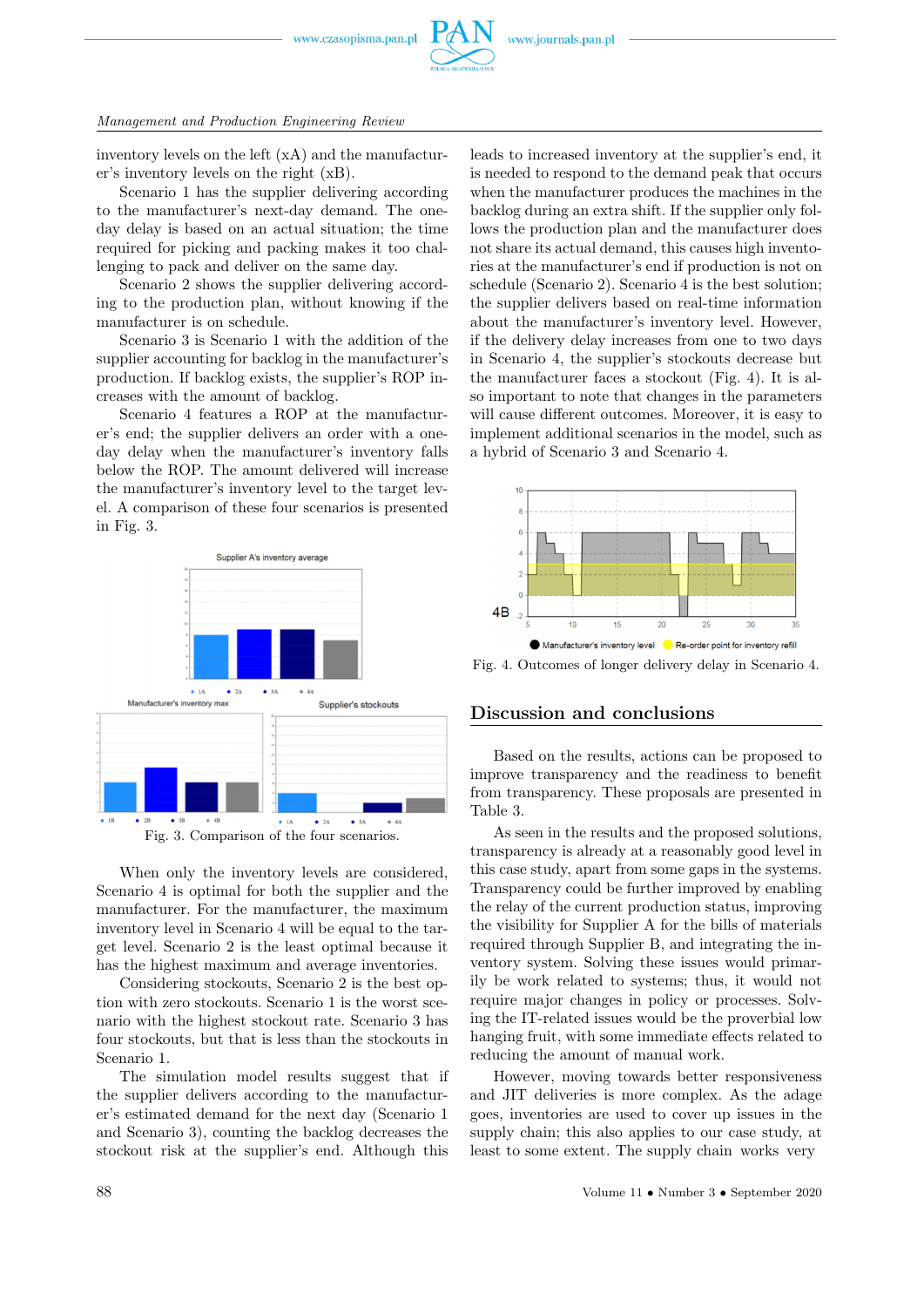| Development proposals and possible outcomes. |                                                                                            |                                                                                                                                                                                                                      |  |
|----------------------------------------------|--------------------------------------------------------------------------------------------|----------------------------------------------------------------------------------------------------------------------------------------------------------------------------------------------------------------------|--|
|                                              | Action                                                                                     | Impact                                                                                                                                                                                                               |  |
| Manufacturer                                 | Decrease production variability                                                            | Deliveries arrive JIT<br>Suppliers can rely on the production plan<br>No need for extra shifts<br>Reduces the need for manual coordination due to being behind schedule<br>Decreases manufacturer's inventory issues |  |
|                                              | Integrate warehouse inventory<br>management with the buyers' IT<br>system                  | Reduces the manual work of locating deliveries                                                                                                                                                                       |  |
| Supplier A                                   | Shorten production lead times                                                              | Increases responsiveness<br>Safety stocks can be decreased                                                                                                                                                           |  |
|                                              | Reduce safety stock                                                                        | Frees up working capital<br>Reduces risks of obsolete items (end-of-life parts)                                                                                                                                      |  |
| Manufacturer-<br>Supplier A<br>interface     | Create visibility for real-time in-<br>ventory levels/demand                               | Enables pull<br>Reduces the need of manual coordination due to being behind schedule                                                                                                                                 |  |
|                                              | Deliveries based on real-time pro-<br>duction status                                       | Decreases manufacturer's inventory issues                                                                                                                                                                            |  |
|                                              | Provide a clearer view of demand<br>for the entire range of parts or-<br>dered             | Eases medium- and long-term planning<br>Supplier A can decrease safety stocks                                                                                                                                        |  |
| Supplier A-<br>Supplier B<br>interface       | Create an IT solution between<br>Supplier A and Supplier B to re-<br>lay order information | Lead times are shortened<br>Responsiveness is increased<br>Supplier A can reduce safety stocks<br>Decreases the amount of manual order processing work                                                               |  |

Table 3

well as is, and the process is well established. However, Supplier A's inventory is an important link in the chain. It serves both the manufacturer and Supplier B, allowing them to keep little or no inventory, and it safeguards the supply chain from issues, such as not being able to respond to fluctuations in demand due to the lengths of the lead times.

The interface between Supplier A and Supplier B is an interesting target of study, and the results offer micro-level insight related to the findings of Wu et al. [14]. Engaging the suppliers in co-opetition instead of competition requires buyer attention. The IT systems issues between the suppliers are an example of a practical issue that most likely won't be solved unless the manufacturer actively participates in solving it.

To exploit the full potential of improved transparency, the responsiveness of the supply chain should be improved according to JIT and lean principles. This includes, for example, the reduction of production setup and lead times, e.g., [15, 16]. A key challenge is how to motivate the suppliers to improve their performance in this area. This issue is related to the larger concept of supplier development, which should be of interest to the manufacturer and the supplier if they want to invest in their collaboration. One practical approach would be to explore the utilization of comprehensive collaboration frameworks, such as collaborative, planning, forecasting, and replenishment (CPFR). However, using CPFR also requires supply chain members to have shared targets, interoperable IT systems, and mutual trust [17].

This study addresses a methodological gap indicated by [13]; it provides insight on how transparency and responsiveness issues manifest in a fairly mature supply chain partnership. It also contributes to the literature, e.g., [18, 19], on using supply chain simulations as "a communicative means between the analyst between the analyst and stakeholders" [20, p. 66]. The results confirm some challenges related to taking advantage of transparency, such as IT system limitations, internal capabilities, and motivation. These are in line with previous findings, e.g. [6, 21–23].

In regards to managerial implications, the results are a good reminder that transparency may have limited value, and it does not necessarily directly result in improved responsiveness, as noted by e.g. [24]. While it has some direct positive effects, such as a reduction in the amount of manual work, to maximize its benefits, the supply chain must be capable of utilizing transparency. For interfaces between suppliers, it cannot be assumed that collaboration will take place without an active role by the buying company. Managerial tools to achieve this include strategic supplier development [25] and collaboration frameworks, such as CPFR [17]. This is similar to the current hype around digitalization,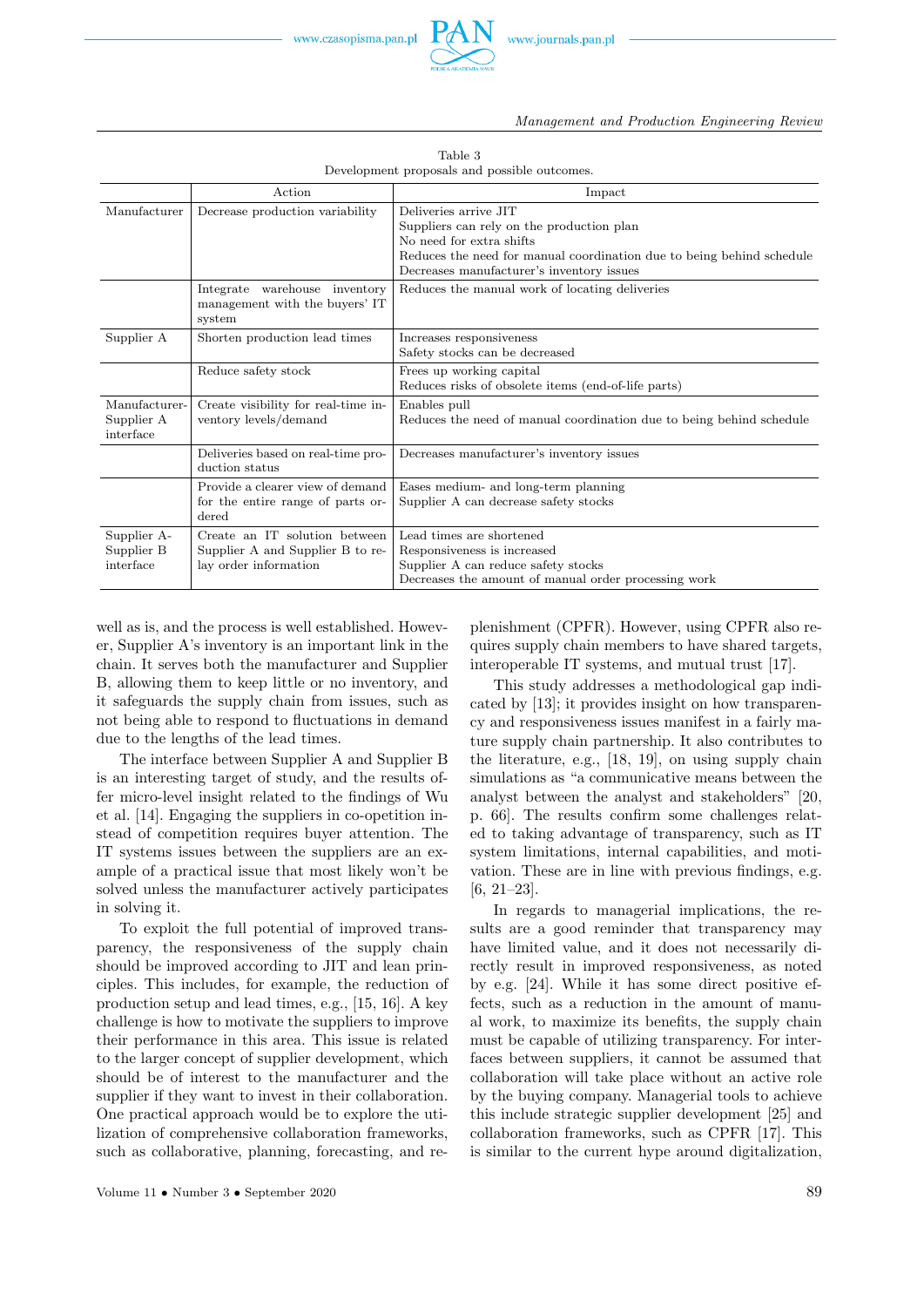www.czasopisma.pan.pl



#### *Management and Production Engineering Review*

Industry 4.0, and the Internet of Things (IoT): the fundamentals must be in place. However, under the right conditions transparency can improve the supply chain performance [26]. Furthermore, the use of new technologies and concepts, such as RFID, IoT and Blockchain can have positive influence on the supply chain transparency [27].

The use of digital twins is a recurring topic in the Industry 4.0 discussion; a simulation model could be seen as a digital twin, albeit a simplified one. Simulation can be a powerful tool for analyzing the effects of different collaboration models, such as changes in inventory levels and stockout risks in different scenarios. This is applicable to short-term demand and supply management, as well as long-term planning in cases where significant changes in demand are expected over a longer period of time. The use of simulation can be an important stimulus to motivate improvement.

This paper presents a single case study utilizing mixed methods to investigate a practical supply chain problem. We discussed a set of practical issues related to transparency, and we presented a case example using simulation models in development work. In a single-case study, the findings are naturally context-related, with limitations on generalizability. Further studies using a similar approach would allow for a comparison between cases and providing the ability to draw more generalized conclusions. The simulation model created in the study focused on the interface between the manufacturer and supplier A. Developing a triadic simulation model would increase the complexity of the model, but could provide new and interesting insight on supply chain triads.

*An earlier version of this paper was presented in 26th EUROMA conference "Operations adding value to the society" in Helsinki, Finland, 17–19.6.2019. We thank the reviewers and the conference audience for valuable ideas and feedback. This study is a part of the Reboot IoT Factory project, and we thank Business Finland and other project funders.*

## **References**

- [1] Plapper P., Oberhausen C., Minoufekr M., *Application of value stream management to enhance product and information flows in supply chain networks – based on the example of web-based automotive retail business*, Management and Production Engineering Review, 9, 2, 13–19, 2018.
- [2] Prajogo D., Oke A., Olhager J., *Supply chain processes: linking supply logistics integration, supply*

*performance, lean processes and competitive performance*, International Journal of Operations & Production Management, 36, 2, 220–238, 2016.

- [3] Singh R.K., *Modelling of critical factors for responsiveness in supply chain*, Journal of Manufacturing Technology Management, 26, 6, 868–888, 2015.
- [4] Yu W., Chavez R., Jacobs M.A., Feng M., *Datadriven supply chain capabilities and performance: a resource-based view*, Transportation Research Part E: Logistics and Transportation Review, 114, 371– 285, 2018.
- [5] Zhu S., Song J., Hazen B.T., Lee K., Cegielski C., *How supply chain analytics enables operational supply chain transparency: an organizational information processing theory perspective*, International Journal of Physical Distribution & Logistics Management, 48, 1, 47–68, 2018.
- [6] Butner K., *The smarter supply chain of the future*, Strategy & Leadership, 38, 1, 22–31, 2010.
- [7] Francis V., *Supply chain visibility: lost in translation?* Supply Chain Management: An International Journal, 13, 3, 180–184, 2008.
- [8] Egels-Zandén N., Hulthén K., Wulff G., *Trade-offs in supply chain transparency: the case of Nudie Jeans Co.*, Journal of Cleaner Production, 107, 95– 104, 2015.
- [9] Choi T.Y., Wu Z., *Triads in supply networks: theorizing buyer-supplier-supplier relationships*, Journal of Supply Chain Management, 45, 1, 8–25, 2009.
- [10] Sengupta S., Niranjan T.T., Krishnamoorthy M., *Trends and directions in service triads research*, International Journal of Physical Distribution & Logistics Management, 48, 3, 333–360, 2018.
- [11] Van Iwaarden J., van der Valk W., *Controlling outsourced service delivery: managing service quality in business service triads*, Total Quality Management & Business Excellence, 24, 9–10, 1046–1061, 2013.
- [12] Wynstra F., Spring M., Schoenherr T., *Service triads: A research agenda for buyer-supplier-customer triads in business services*, Journal of Operations Management, 35, 1–20, 2015.
- [13] Fayezi S., Zutshi A., O'Loughlin A., *Understanding and development of supply chain agility and flexibility: a structured literature review*, International Journal of Management Reviews, 19, 379–407, 2017.
- [14] Wu Z., Choi T.Y., Rungtusanatham M. J., *Suppliersupplier relationships in buyer-supplier-supplier triads: Implications for supplier performance*, Journal of Operations Management, 28, 2, 115–123, 2010.
- [15] Anand G., Kodali R., *Development of a framework for lean manufacturing systems*, International Jour-